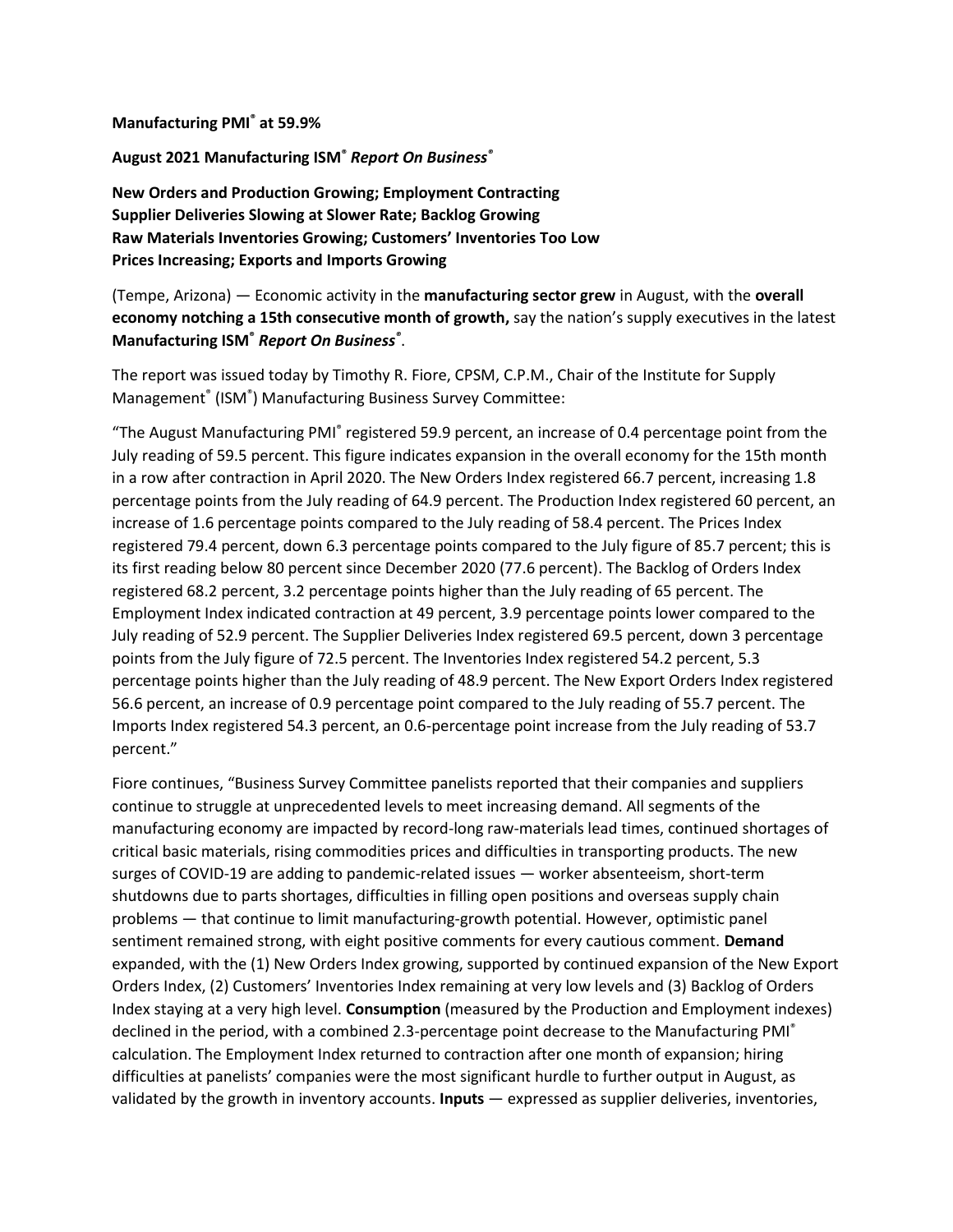and imports — continued to support input-driven constraints to production expansion, at slower rates compared to July. The Supplier Deliveries Index softened while the Inventories Index made a strong move into expansion territory due to improvements in raw material deliveries as well as work in progress inventory being held longer due to key part shortages. The Prices Index expanded for the 15th consecutive month, indicating continued supplier pricing power and scarcity of supply chain goods.

"All of the six biggest manufacturing industries — Computer & Electronic Products; Fabricated Metal Products; Chemical Products; Food, Beverage & Tobacco Products; Transportation Equipment; and Petroleum & Coal Products, in that order — registered moderate to strong growth in August.

"Manufacturing performed well for the 15th straight month, with demand, consumption and inputs registering month-over-month growth, in spite of unprecedented obstacles. Panelists' companies and their supply chains continue to struggle to respond to strong demand due to difficulties in hiring and a clear cycle of labor turnover as workers opt for more attractive job conditions. Disruptions from COVID-19, primarily in Southeast Asia, are having dramatic impacts on many industry sectors. Ports congestion in China continues to be a headwind as transportation networks remain stressed. Demand remains at strong levels, despite increased prices for nearly everything," says Fiore. The 15 manufacturing industries reporting growth in August — in the following order — are: Furniture & Related Products; Computer & Electronic Products; Machinery; Primary Metals; Electrical Equipment, Appliances & Components; Fabricated Metal Products; Plastics & Rubber Products; Chemical Products; Miscellaneous Manufacturing; Food, Beverage & Tobacco Products; Transportation Equipment; Wood Products; Printing & Related Support Activities; Paper Products; and Petroleum & Coal Products. The two industries reporting a decrease in August compared to July are Textile Mills; and Nonmetallic Mineral Products.

# **WHAT RESPONDENTS ARE SAYING**

- "The chip shortage is impacting supply lines. So far, we've been able to manage it without impacting clients." [Computer & Electronic Products]
- "Some factories have been impacted by COVID-19 cases. Malaysian government says factories can operate at only 60 percent of capacity." [Computer & Electronic Products]
- "We continue to see extended lead times due to port delays and sea container tightness. Manufacturing capacities are impacted by a lack of workers reducing output. Several chemical facilities have experienced fires, explosions and spills, further challenging suppliers' ability to deliver on time and in full." [Chemical Products]
- "Strong sales continue, but production is limited due to supply issues with chips." [Transportation Equipment]
- "Supply chain functions have been relentlessly challenging. All things from freight (both over the road and ocean), already constrained labor forces are further exacerbated by COVID-19 absenteeism. Also, high prices everywhere are wearing our employee base down." [Food, Beverage & Tobacco Products]
- "Oil prices have remained higher than planned and is helping to secure capital funds and project sanctions for 2021-22 projects." [Petroleum & Coal Products]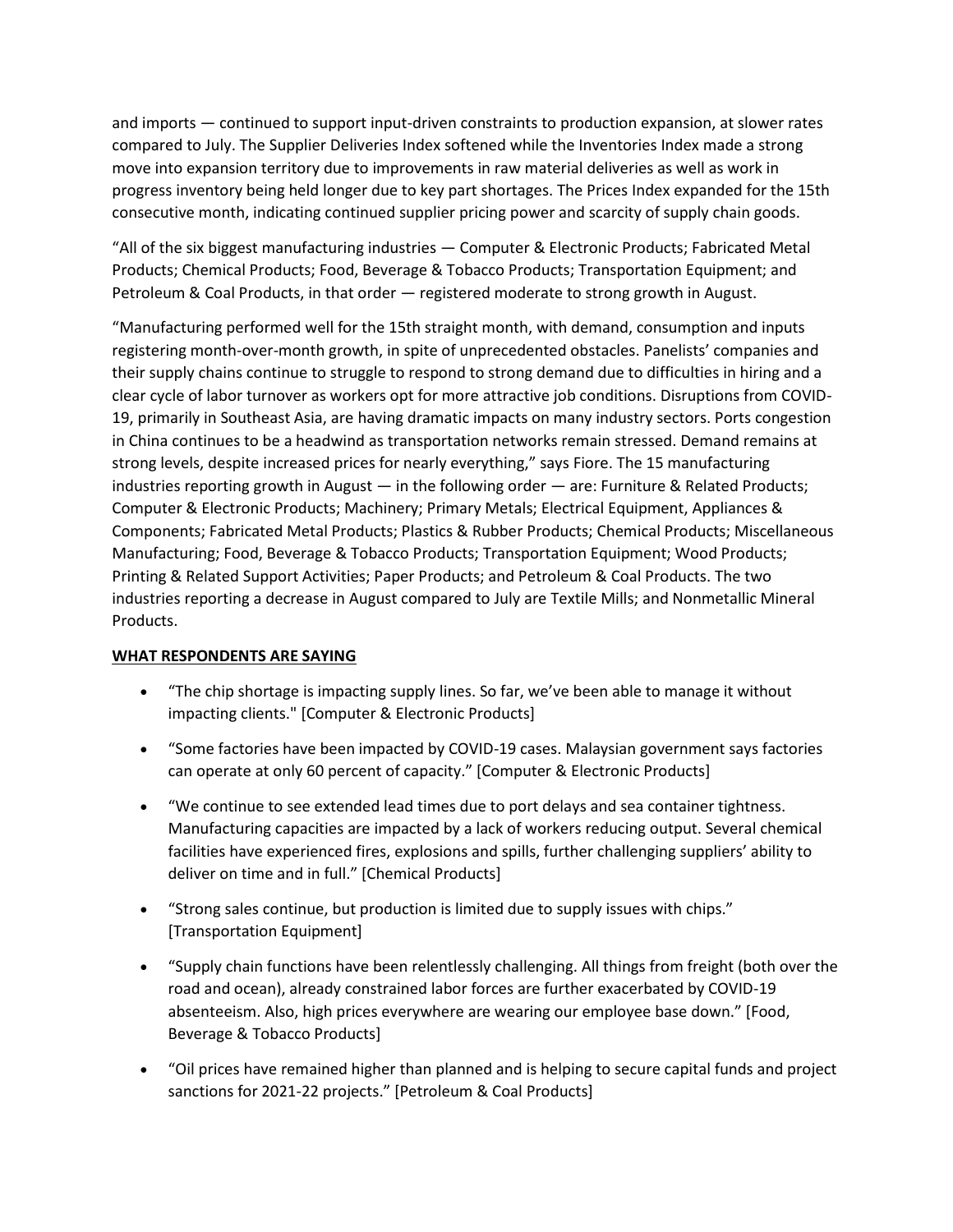- "Bookings/sales continue to be strong. Persistent supply issues including availability of materials, freight/logistics/containers, and allocation of key commodities — continue to hamper production ramp to meet demand. Also struggling with lack of labor in several factories. Commodities are still inflationary, but price increases have leveled." [Furniture & Related Products]
- "Business is strong. Part shortages are our largest business constraint. We cannot fulfill orders to customers in reasonable lead times. Now booking out into 2022, and it will get worse as we hit our cyclical high demand in the fourth quarter." [Electrical Equipment, Appliances & Components]
- "Business is going strong, but raw material prices still under increasing price pressure. Labor is still an issue." [Plastics & Rubber Products]
- "Continue to be unable to hire hourly personnel or machine operators due to few applicants. Steel and aluminum remain in short supply. New business continues to grow and come in. Unable to handle influx of orders without staff, both hourly and salaried." [Fabricated Metal Products]
- "Customer order backlog continues to climb because we are unable to raise production rates due to supplier parts and manpower challenges. Continue to see price increases with key commodities, and logistics is an ongoing challenge that has no end in sight." [Machinery]

# **Manufacturing at a Glance August 2021**

| <b>Index</b>                     | <b>Series</b><br>Index Aug Index Jul | <b>Series</b> | <b>Percentage Point</b><br>Change | <b>Direction</b> | Rate of<br>Change          | Trend*<br>(Months) |
|----------------------------------|--------------------------------------|---------------|-----------------------------------|------------------|----------------------------|--------------------|
| <b>Manufacturing</b><br>$PMI^*$  | 59.9                                 | 59.5          | $+0.4$                            | Growing          | Faster                     | 15                 |
| <b>New Orders</b>                | 66.7                                 | 64.9          | $+1.8$                            | Growing          | Faster                     | 15                 |
| <b>Production</b>                | 60.0                                 | 58.4          | $+1.6$                            | Growing          | Faster                     | 15                 |
| <b>Employment</b>                | 49.0                                 | 52.9          | $-3.9$                            |                  | Contracting From Growing 1 |                    |
| <b>Supplier Deliveries 69.5</b>  |                                      | 72.5          | $-3.0$                            | Slowing          | Slower                     | 66                 |
| <b>Inventories</b>               | 54.2                                 | 48.9          | $+5.3$                            | Growing          | From<br>Contracting        | $\mathbf{1}$       |
| Customers'<br><b>Inventories</b> | 30.2                                 | 25.0          | $+5.2$                            | Too Low          | Slower                     | 59                 |
| <b>Prices</b>                    | 79.4                                 | 85.7          | $-6.3$                            | Increasing       | Slower                     | 15                 |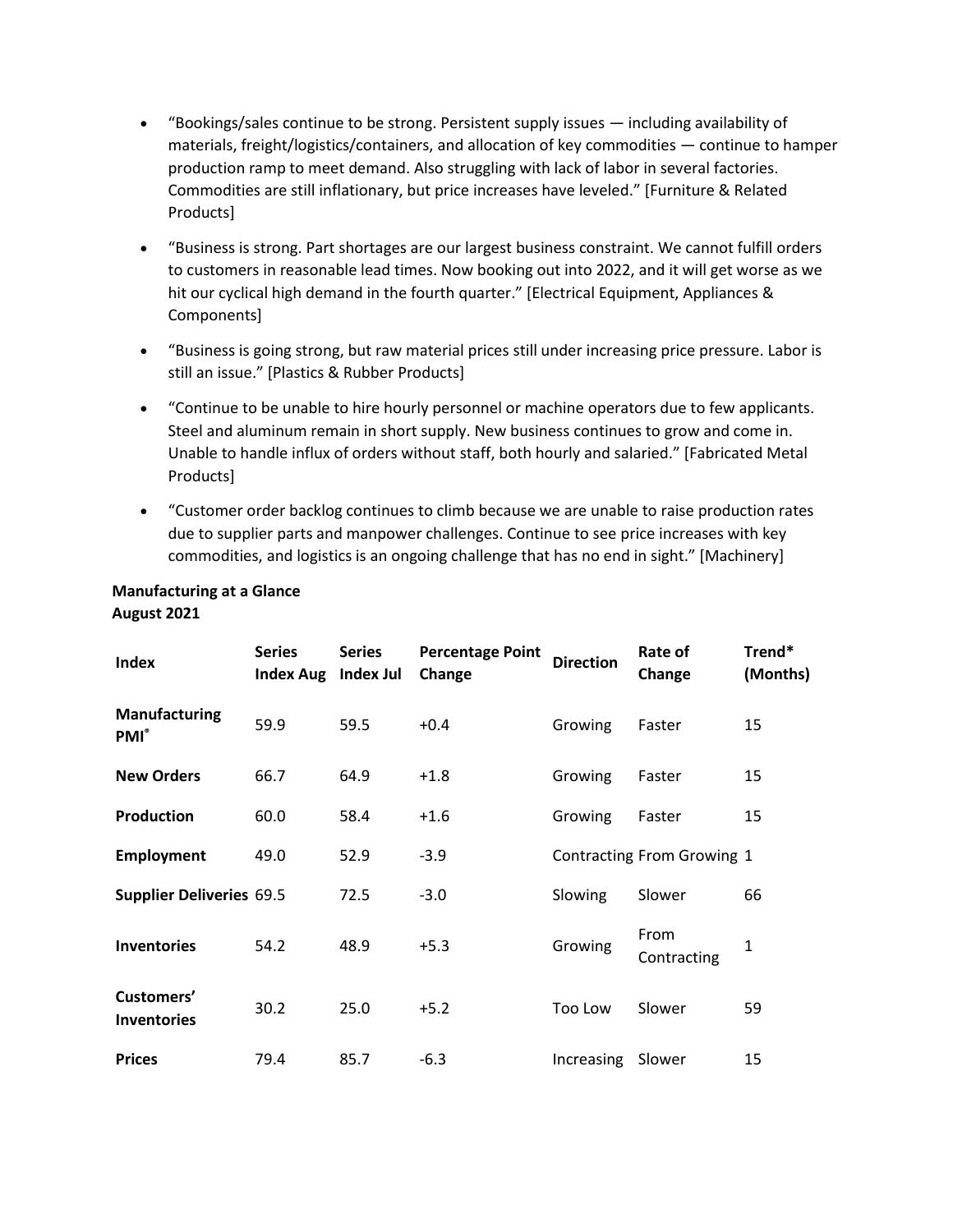| Index                              | <b>Series</b><br><b>Index Aug</b> | <b>Series</b><br>Index Jul | <b>Percentage Point</b><br>Change | <b>Direction</b> | Rate of<br>Change | Trend*<br>(Months) |
|------------------------------------|-----------------------------------|----------------------------|-----------------------------------|------------------|-------------------|--------------------|
| <b>Backlog of Orders</b> 68.2      |                                   | 65.0                       | $+3.2$                            | Growing          | Faster            | 14                 |
| <b>New Export</b><br><b>Orders</b> | 56.6                              | 55.7                       | $+0.9$                            | Growing          | Faster            | 14                 |
| <b>Imports</b>                     | 54.3                              | 53.7                       | $+0.6$                            | Growing          | Faster            | 14                 |
| <b>OVERALL ECONOMY</b>             |                                   |                            |                                   | Growing          | Faster            | 15                 |
| <b>Manufacturing Sector</b>        |                                   |                            |                                   | Growing          | Faster            | 15                 |

**Manufacturing ISM®** *Report On Business®* **data is seasonally adjusted for the New Orders, Production, Employment and Inventories indexes.**

**\*Number of months moving in current direction.**

#### **COMMODITIES REPORTED UP/DOWN IN PRICE AND IN SHORT SUPPLY**

#### **Commodities Up in Price**

Adhesives (2); Aluminum (15); Aluminum Extrusions; Aluminum Products (5); Capacitors (2); Caustic Soda (3); Cement; Copper-Based Products; Corrugate (11); Corrugated Packaging (10); Crude Oil (3); Diesel Fuel (8); Electrical Components (9); Electrical Motors (2); Electronic Components (9); Freight (10); High-Density Polyethylene (HDPE) (8); Hydraulic Components (2); Labor — Temporary (4); Linear Low-Density Polyethylene (LLDPE); Lumber\* (14); Natural Gas (2); Ocean Freight (9); Packaging Supplies (9); Pallets (2); Plastic Resins (12); Polyethylene (7); Polypropylene (14); Resin-Based Products (7); Resistors (2); Rubber-Based Products; Semiconductors (7); Soybean Oil; Steel (13); Steel — Carbon (9); Steel — Cold Rolled; Steel — Hot Rolled (12); Steel Products (12); Steel — Scrap (4); and Steel — Stainless (10).

## **Commodities Down in Price**

Lumber\* (2); and Wood.

#### **Commodities in Short Supply**

Adhesives & Paint (2); Aluminum (5); Aluminum Products (4); Cable Assemblies; Capacitors (2); Corrugated Packaging (2); Electrical Components (11); Electronic Components (9); Foam; Hydraulic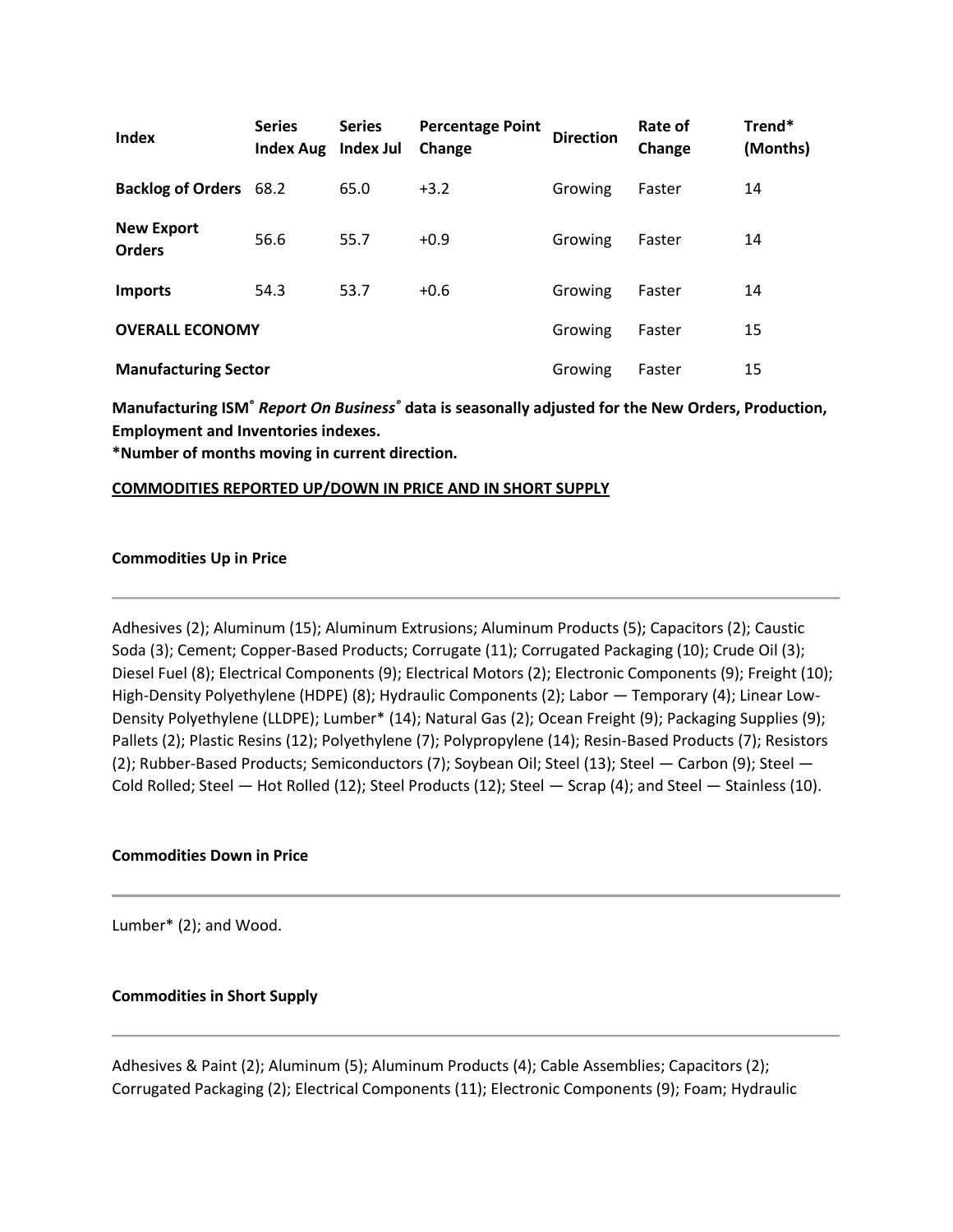Components (2); Labor — Temporary (4); Lumber (2); Metal Components; Ocean Freight (5); Plastic Products (7); Plastic Resins — Other (6); Polypropylene; Printed Circuit Board Assemblies; Resin-Based Products; Resistors (2); Rubber-Based Products; Semiconductors (9); Steel (9); Steel — Hot Rolled (10); Steel — Stainless (6); Steel Castings; and Steel Products (7).

Note: The number of consecutive months the commodity is listed is indicated after each item. \*Indicates those commodities reported both up and down in price.

## **AUGUST 2021 MANUFACTURING INDEX SUMMARIES**

## **Manufacturing PMI®**

Manufacturing grew in August, as the Manufacturing PMI® registered 59.9 percent, 0.4 percentage point higher than the July reading of 59.5 percent. "The Manufacturing PMI<sup>®</sup> continued to indicate strong sector expansion and U.S. economic growth in August. Four out of five subindexes that directly factor into the Manufacturing PMI<sup>®</sup> were in growth territory. All of the six biggest manufacturing industries expanded, in the following order: Computer & Electronic Products; Fabricated Metal Products; Chemical Products; Food, Beverage & Tobacco Products; Transportation Equipment; and Petroleum & Coal Products. The New Orders and Production indexes continued to expand at strong levels. The Supplier Deliveries Index continued to reflect suppliers' difficulties in maintaining delivery rates, due to a lack of direct labor, transportation challenges and sustained levels of increasing demand. Nine out of 10 subindexes were positive for the period; a reading of 'too low' for Customers' Inventories Index is considered a positive for future production," says Fiore. A reading above 50 percent indicates that the manufacturing economy is generally expanding; below 50 percent indicates that it is generally contracting.

A Manufacturing PMI® above 43.1 percent, over a period of time, generally indicates an expansion of the overall economy. Therefore, the August Manufacturing PMI<sup>®</sup> indicates the overall economy grew in August for the 15th consecutive month following contraction in April 2020. "The past relationship between the Manufacturing PMI<sup>®</sup> and the overall economy indicates that the Manufacturing PMI<sup>®</sup> for August (59.9 percent) corresponds to a 4.8-percent increase in real gross domestic product (GDP) on an annualized basis," says Fiore.

## **THE LAST 12 MONTHS**

**Month Manufacturing PMI® Aug 2021** 59.9 **Jul 2021** 59.5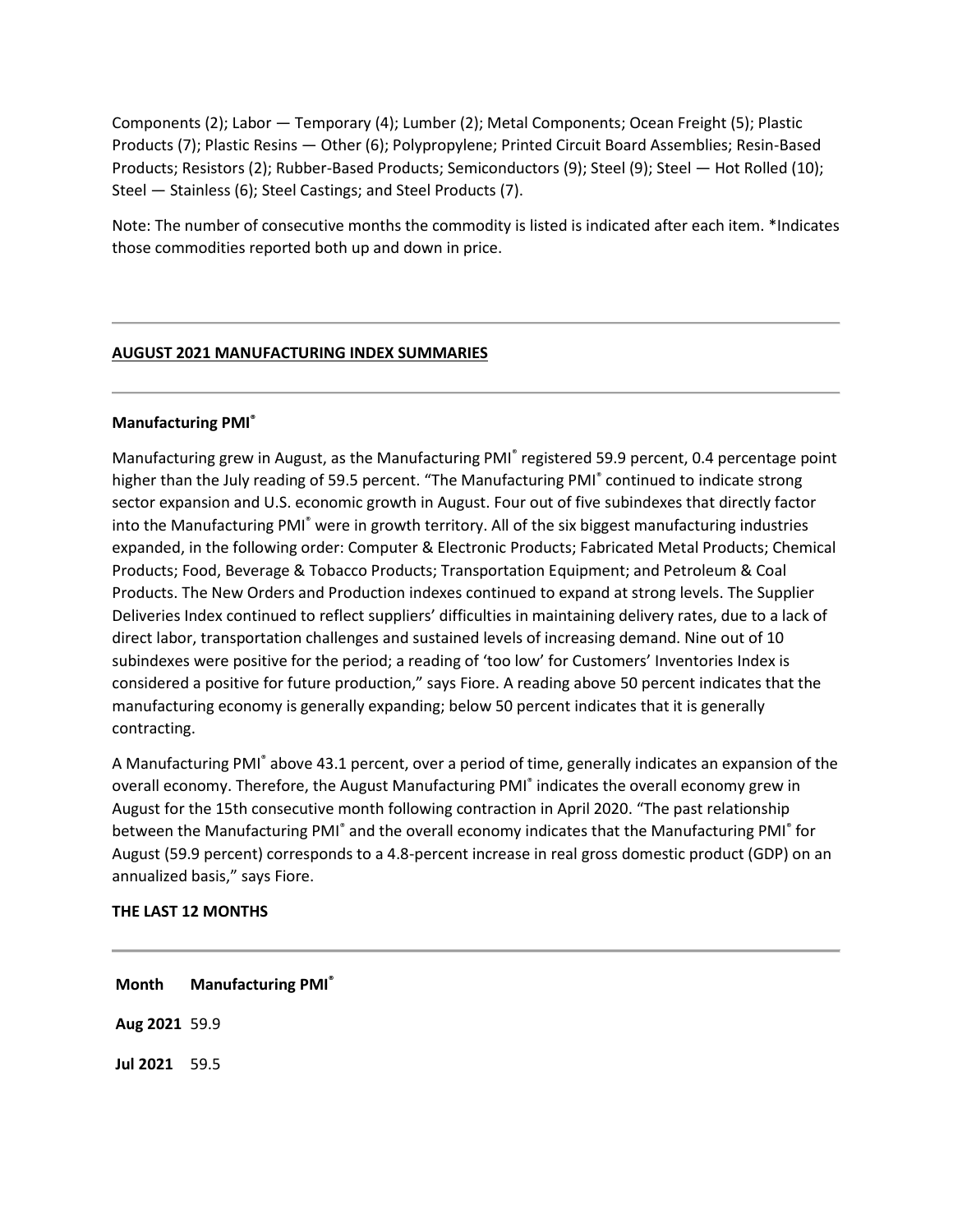**Month Manufacturing PMI® Jun 2021** 60.6 **May 2021** 61.2 **Apr 2021** 60.7 **Mar 2021** 64.7 **Month Manufacturing PMI® Feb 2021** 60.8 **Jan 2021** 58.7 **Dec 2020** 60.5 **Nov 2020** 57.7 **Oct 2020** 58.8 **Sep 2020** 55.7 Average for 12 months - 59.9 High - 64.7 Low - 55.7

## **New Orders**

ISM® 's New Orders Index registered 66.7 percent in August, up 1.8 percentage points compared to the 64.9 percent reported in July. This indicates that new orders grew for the 15th consecutive month. "All of the six largest manufacturing sectors — Computer & Electronic Products; Food, Beverage & Tobacco Products; Petroleum & Coal Products; Chemical Products; Transportation Equipment; and Fabricated Metal Products, in that order — expanded at strong levels. This is the 14th consecutive month of index readings of above 60, matching a 14-month streak during the last manufacturing expansion, which began in February 2016," says Fiore. A New Orders Index above 52.8 percent, over time, is generally consistent with an increase in the Census Bureau's series on manufacturing orders (in constant 2000 dollars).

Of the 18 manufacturing industries, the 14 that reported growth in new orders in August — in the following order — are: Furniture & Related Products; Computer & Electronic Products; Printing & Related Support Activities; Machinery; Paper Products; Food, Beverage & Tobacco Products; Primary Metals; Plastics & Rubber Products; Petroleum & Coal Products; Chemical Products; Miscellaneous Manufacturing; Transportation Equipment; Fabricated Metal Products; and Electrical Equipment, Appliances & Components. The only industry reporting a decline in new orders in August is Nonmetallic Mineral Products.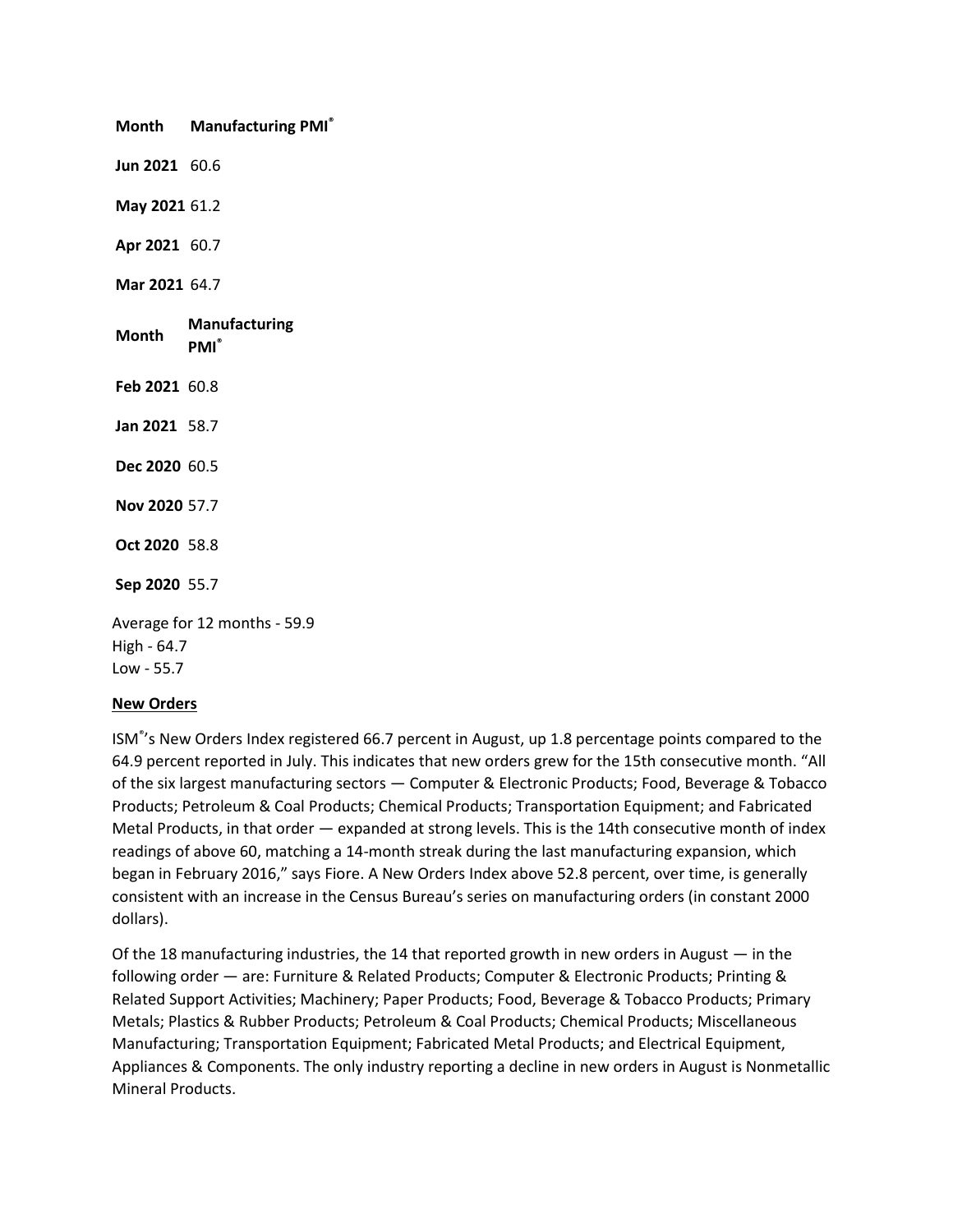| Aug 2021 38.0   |      | 52.8 | 9.2    | $+28.866.7$ |
|-----------------|------|------|--------|-------------|
| <b>Jul 2021</b> | 34.7 | 62.0 | $-3.3$ | $+31.464.9$ |
| <b>Jun 2021</b> | 42.1 | 49.7 | 8.2    | $+33.966.0$ |
| May 2021 46.9   |      | 43.1 | 10.0   | +36.9 67.0  |

#### **New Orders % Higher % Same % Lower Net Index**

#### **Production**

The Production Index registered 60 percent in August, 1.6 percentage points higher than the July reading of 58.4 percent, indicating growth for the 15th consecutive month. "All of the top six industries —Computer & Electronic Products; Chemical Products; Petroleum & Coal Products; Fabricated Metal Products; Food, Beverage & Tobacco Products; and Transportation Equipment, in that order expanded at strong to moderate levels. Raw materials continued to be a constraint to production growth, but less so compared to July, as raw-materials inventories reached their highest levels in this cycle. Persistent hiring issues continue," says Fiore. An index above 52.1 percent, over time, is generally consistent with an increase in the Federal Reserve Board's Industrial Production figures.

The 13 industries reporting growth in production during the month of August — listed in order — are: Furniture & Related Products; Wood Products; Printing & Related Support Activities; Computer & Electronic Products; Electrical Equipment, Appliances & Components; Chemical Products; Petroleum & Coal Products; Machinery; Fabricated Metal Products; Primary Metals; Food, Beverage & Tobacco Products; Miscellaneous Manufacturing; and Transportation Equipment. The four industries reporting a decrease in August compared to July are: Textile Mills; Nonmetallic Mineral Products; Paper Products; and Plastics & Rubber Products.

#### **Production % Higher % Same % Lower Net Index**

|  |  | Aug 2021 31.9 54.5 13.5 +18.4 60.0        |
|--|--|-------------------------------------------|
|  |  | Jul 2021 31.1 59.9 9.1 +22.0 58.4         |
|  |  | <b>Jun 2021</b> 39.1 49.3 11.6 +27.5 60.8 |
|  |  | May 2021 39.2 43.6 17.2 +22.0 58.5        |

#### **Employment**

ISM® 's Employment Index registered 49 percent in August, 3.9 percentage points below the July reading of 52.9 percent. "The Employment Index returned to contraction territory after one month above 50 percent. Of the six big manufacturing sectors, three (Computer & Electronic Products; Fabricated Metal Products; and Transportation Equipment) expanded. Strong new-order levels, low customers' inventories and expanding backlogs belied the reduction in employment strength. Survey panelists' companies are still struggling to meet labor-management plans, but despite a contracting index, there were positive signs compared to recent months: An overwhelming majority of panelists indicate their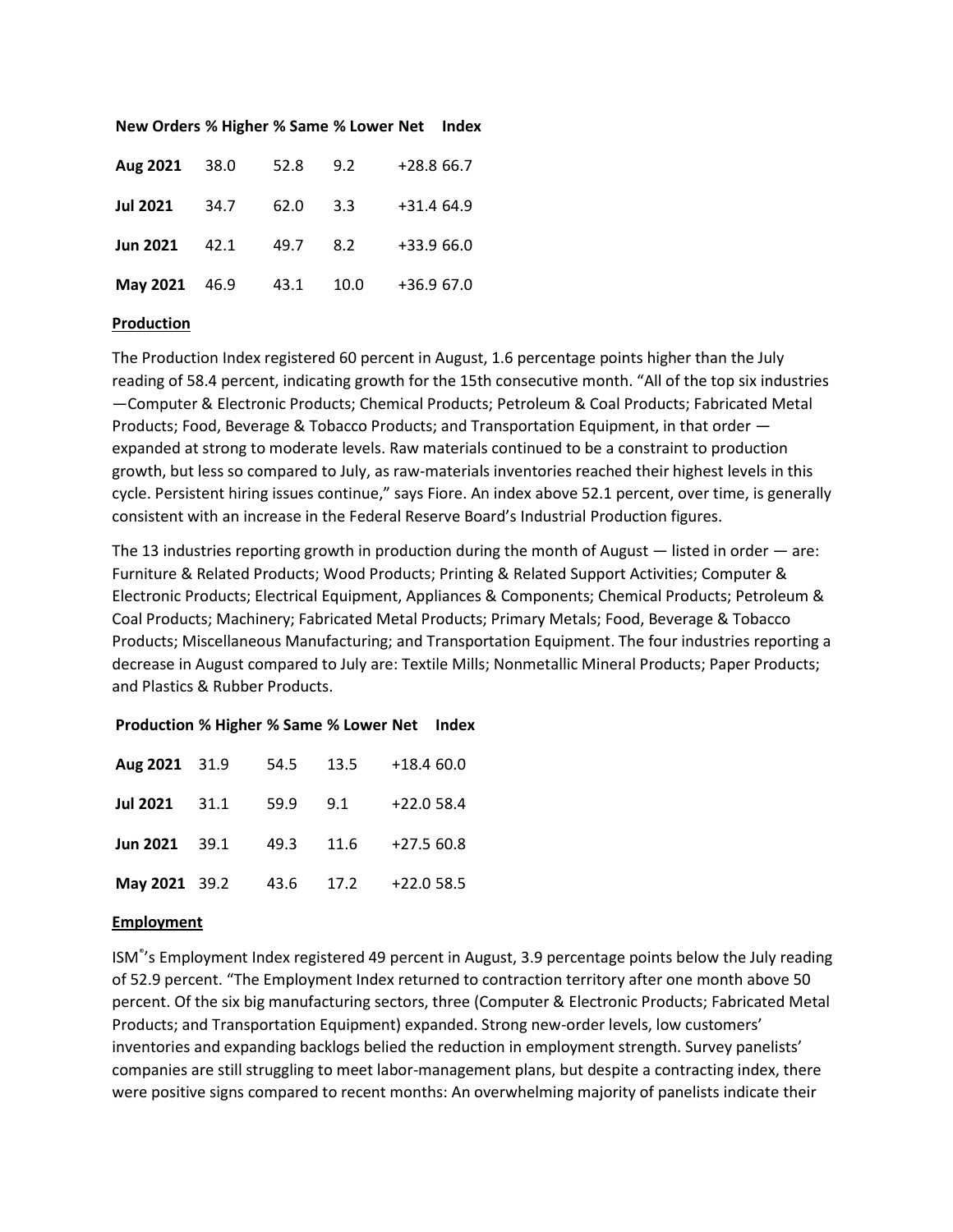companies are hiring or attempting to hire, with about 35 percent of comments — a decrease from previous months — expressing difficulty in filling positions. A significant number of panelists note increasing employee-turnover rates, continuing a trend evident in the comments in July," says Fiore. An Employment Index above 50.6 percent, over time, is generally consistent with an increase in the Bureau of Labor Statistics (BLS) data on manufacturing employment.

Of the 18 manufacturing industries, the seven reporting employment growth in August — in the following order — are: Electrical Equipment, Appliances & Components; Furniture & Related Products; Primary Metals; Computer & Electronic Products; Machinery; Fabricated Metal Products; and Transportation Equipment. The seven industries reporting a decrease in employment in August — listed in order — are: Textile Mills; Paper Products; Printing & Related Support Activities; Nonmetallic Mineral Products; Petroleum & Coal Products; Food, Beverage & Tobacco Products; and Chemical Products.

## **Employment % Higher % Same % Lower Net Index**

|  |  | Aug 2021 20.3 58.2 21.5 -1.2 49.0        |
|--|--|------------------------------------------|
|  |  | Jul 2021 26.1 57.8 16.0 +10.1 52.9       |
|  |  | <b>Jun 2021</b> 26.6 54.1 19.3 +7.3 49.9 |
|  |  | May 2021 20.8 61.1 18.0 +2.8 50.9        |

## **Supplier Deliveries\***

The delivery performance of suppliers to manufacturing organizations was slower in August, as the Supplier Deliveries Index registered 69.5 percent, 3 percentage points lower than the 72.5 percent reported in July and the third straight month of slowing expansion. Of the six top manufacturing industries, five (Fabricated Metal Products; Food, Beverage & Tobacco Products; Computer & Electronic Products; Chemical Products; and Transportation Equipment) reported slowing deliveries. "Deliveries slowed at a slower rate compared to the previous month, but the index continues to reflect suppliers' difficulties in meeting customer demand, including (1) ongoing hiring challenges, (2) extended rawmaterials lead times at lower tiers and stubbornly high prices, and (3) inconsistent transportation availability," says Fiore. A reading below 50 percent indicates faster deliveries, while a reading above 50 percent indicates slower deliveries.

The 16 industries that reported slower supplier deliveries in August — in the following order — are: Apparel, Leather & Allied Products; Textile Mills; Furniture & Related Products; Paper Products; Machinery; Fabricated Metal Products; Miscellaneous Manufacturing; Printing & Related Support Activities; Food, Beverage & Tobacco Products; Computer & Electronic Products; Electrical Equipment, Appliances & Components; Plastics & Rubber Products; Chemical Products; Primary Metals; Nonmetallic Mineral Products; and Transportation Equipment.

#### **Supplier Deliveries % Slower % Same % Faster Net Index**

**Aug 2021** 42.7 53.7 3.6 +39.1 69.5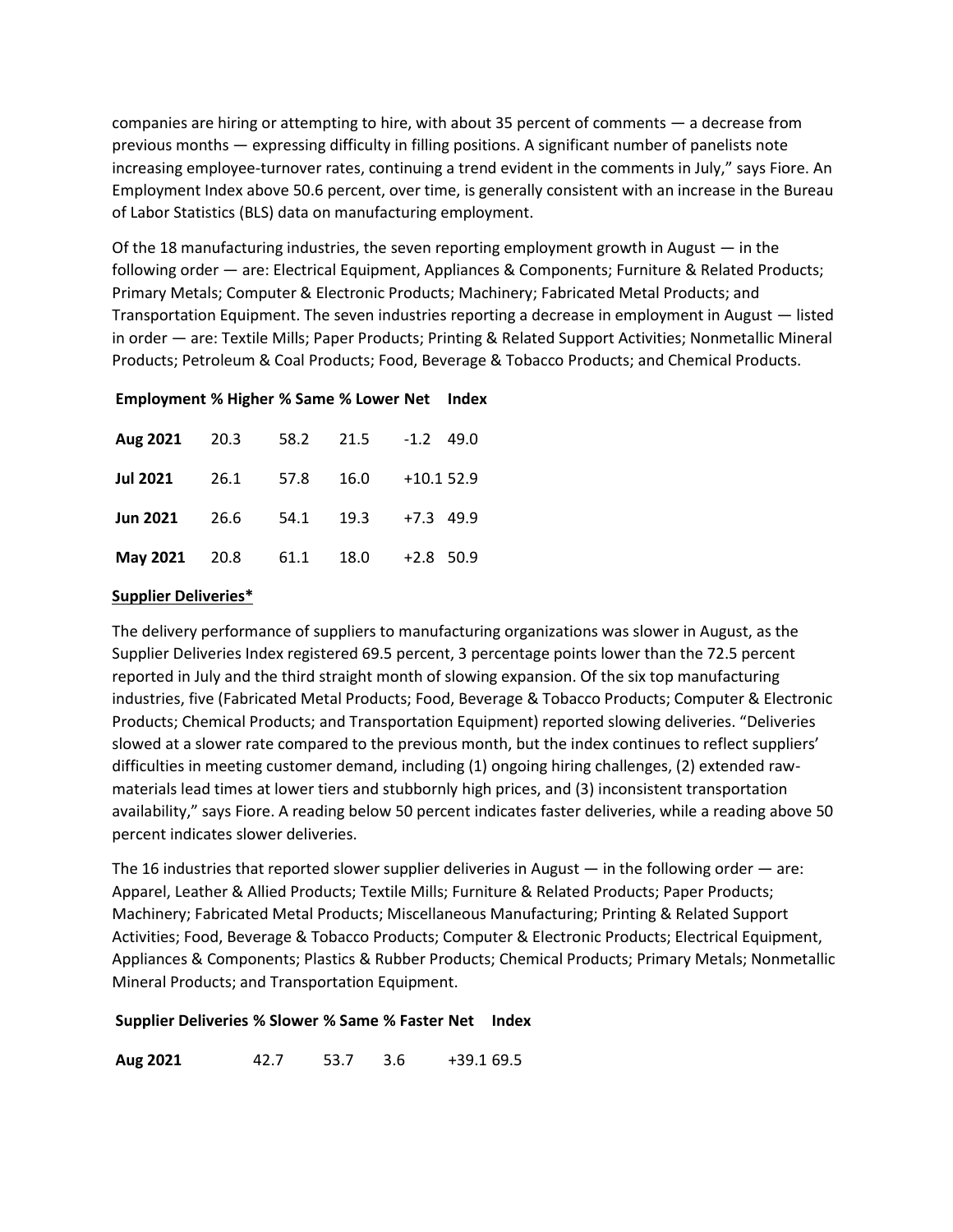| <b>Jul 2021</b> | 48.1 | 48.8     | 3.1 | +45.0 72.5   |
|-----------------|------|----------|-----|--------------|
| <b>Jun 2021</b> | 53.5 | 43.2 3.3 |     | $+50.2$ 75.1 |
| May 2021        | 58.9 | 39.7     | 1.4 | +57.5 78.8   |

#### **Supplier Deliveries % Slower % Same % Faster Net Index**

#### **Inventories**

The Inventories Index registered 54.2 percent in August, 5.3 percentage points higher than the 48.9 percent reported for July, returning to expansion territory after one month of contraction. "Inventories remain unstable due to ongoing supplier constraints, as demonstrated by the index returning to expansion. In August, supplier delivery rates exceeded production levels, causing inventory levels to increase. This is a positive indication that the supply chain is finally making headway. There may also be an effect of work in progress inventory (WIP) becoming a larger percentage of total inventory due to slower WIP cycle times. Computer & Electronic Products and Transportation Equipment are notable contributors to significant gains in Inventory levels in part due to part shortage issues. This is the highest level of inventories expansion since November 2018, when the index registered 54.4 percent," says Fiore. An Inventories Index greater than 44.5 percent, over time, is generally consistent with expansion in the Bureau of Economic Analysis (BEA) figures on overall manufacturing inventories (in chained 2000 dollars).

The 10 industries reporting higher inventories in August — in the following order — are: Plastics  $\&$ Rubber Products; Furniture & Related Products; Primary Metals; Fabricated Metal Products; Computer & Electronic Products; Chemical Products; Transportation Equipment; Machinery; Food, Beverage & Tobacco Products; and Miscellaneous Manufacturing. The two industries reporting a decrease in inventories in August are Apparel, Leather & Allied Products; and Printing & Related Support Activities. Six industries reported no change in inventories in August compared to July.

| Aug 2021 25.4 60.5 14.2 +11.2 54.2       |  |  |  |
|------------------------------------------|--|--|--|
| <b>Jul 2021</b> 21.6 53.7 24.7 -3.1 48.9 |  |  |  |
| Jun 2021 20.7 59.9 19.4 $+1.3$ 51.1      |  |  |  |
| May 2021 23.8 54.1 22.2 +1.6 50.8        |  |  |  |

#### **Inventories % Higher % Same % Lower Net Index**

#### **Customers' Inventories\***

ISM® 's Customers' Inventories Index registered 30.2 percent in August, 5.2 percentage points above the 25 percent reported for July, indicating that customers' inventory levels were considered too low. "Customers' inventories are too low for the 59th consecutive month, a positive for future production growth. For 13 straight months, the Customers' Inventories Index has been at historically low levels," says Fiore.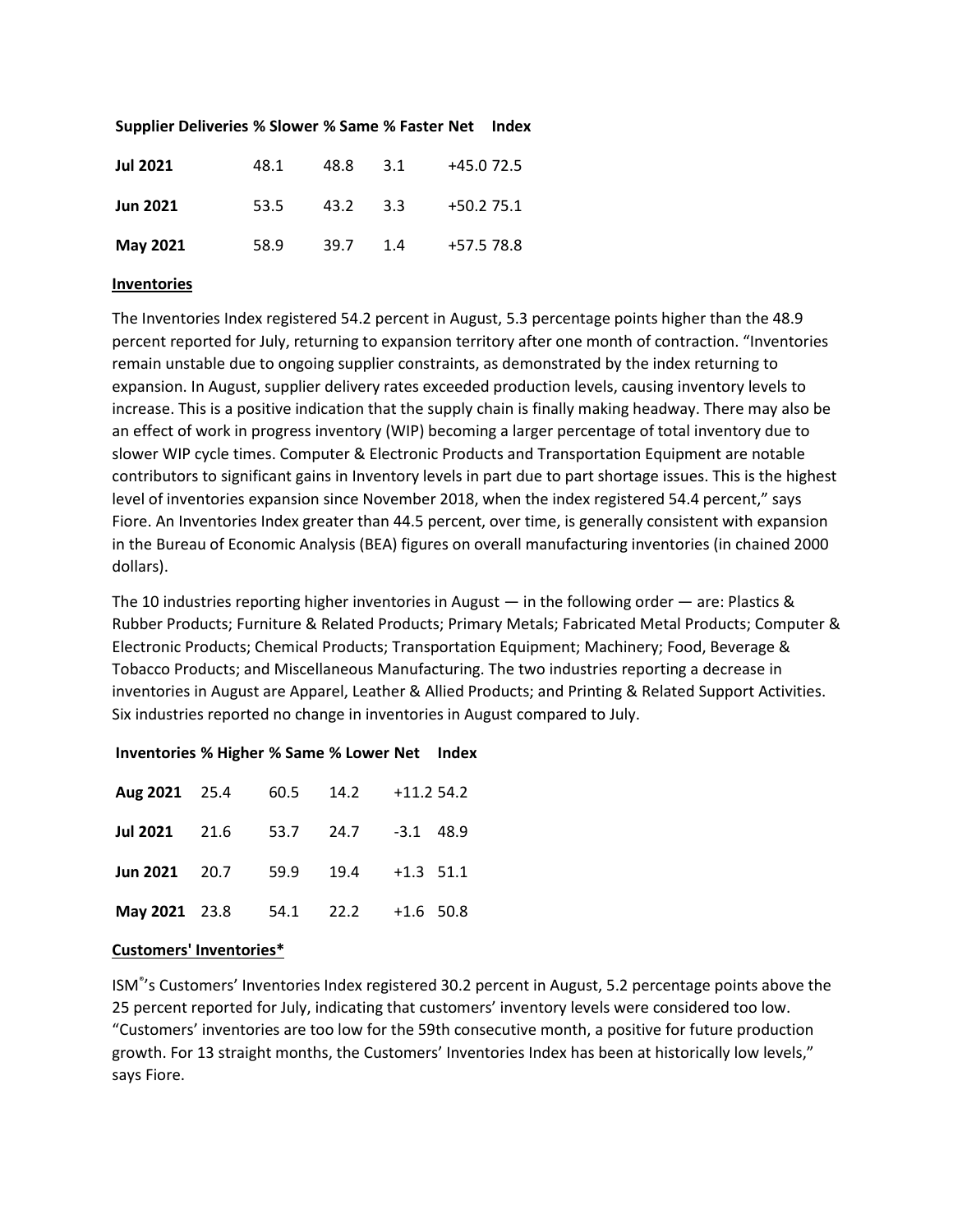No industries reported higher customers' inventories in August. The 15 industries reporting customers' inventories as too low during August — listed in order — are: Nonmetallic Mineral Products; Textile Mills; Primary Metals; Furniture & Related Products; Machinery; Miscellaneous Manufacturing; Chemical Products; Paper Products; Wood Products; Food, Beverage & Tobacco Products; Fabricated Metal Products; Computer & Electronic Products; Plastics & Rubber Products; Electrical Equipment, Appliances & Components; and Transportation Equipment.

| Aug 2021        | 75 | 5.6 | 49.0 | 45.3 | $-39.730.2$ |
|-----------------|----|-----|------|------|-------------|
| <b>Jul 2021</b> | 74 | 6.3 | 37.4 | 56.3 | $-50.025.0$ |
| <b>Jun 2021</b> | 79 | 6.5 | 48.7 | 44.8 | $-38.330.8$ |
| May 2021        | 79 | 4.6 | 46.8 | 48.6 | -44.0 28.0  |

## **Customers' Inventories % Reporting % Too High % About Right % Too Low Net Index**

## **Prices\***

The ISM<sup>®</sup> Prices Index registered 79.4 percent, a decrease of 6.3 percentage points compared to the July reading of 85.7 percent, indicating raw-materials prices increased for the 15th consecutive month, but at slower levels. "Aluminum, electrical and electronic components, energy, some plastics and plastic products, freight, and steels continue to remain at elevated prices due to product scarcity, but supply and demand dynamics appear to be moving closer to equilibrium, as stated in recent months," says Fiore. A Prices Index above 52.7 percent, over time, is generally consistent with an increase in the Bureau of Labor Statistics (BLS) Producer Price Index for Intermediate Materials.

In August, 16 of 18 industries reported paying increased prices for raw materials, in the following order: Apparel, Leather & Allied Products; Plastics & Rubber Products; Printing & Related Support Activities; Nonmetallic Mineral Products; Fabricated Metal Products; Furniture & Related Products; Paper Products; Machinery; Transportation Equipment; Electrical Equipment, Appliances & Components; Primary Metals; Computer & Electronic Products; Miscellaneous Manufacturing; Chemical Products; Wood Products; and Food, Beverage & Tobacco Products. The only industry reporting a decline in prices in August is Petroleum & Coal Products.

| <b>Prices</b> | % Higher % Same % Lower Net Index |      |       |             |  |
|---------------|-----------------------------------|------|-------|-------------|--|
| Aug 2021 62.8 |                                   | 33.3 | - 3.9 | +58.9 79.4  |  |
| Jul 2021 73.8 |                                   | 23.8 | 2.4   | $+71.485.7$ |  |
| Jun 2021 84.8 |                                   | 14.5 | 0.7   | $+84.192.1$ |  |
| May 2021 77.1 |                                   | 21.6 | 1.2   | +75.9 88.0  |  |

#### **Backlog of Orders\***

ISM® 's Backlog of Orders Index registered 68.2 percent in August, a 3.2-percentage point increase compared to the 65 percent reported in July, indicating order backlogs expanded for the 14th straight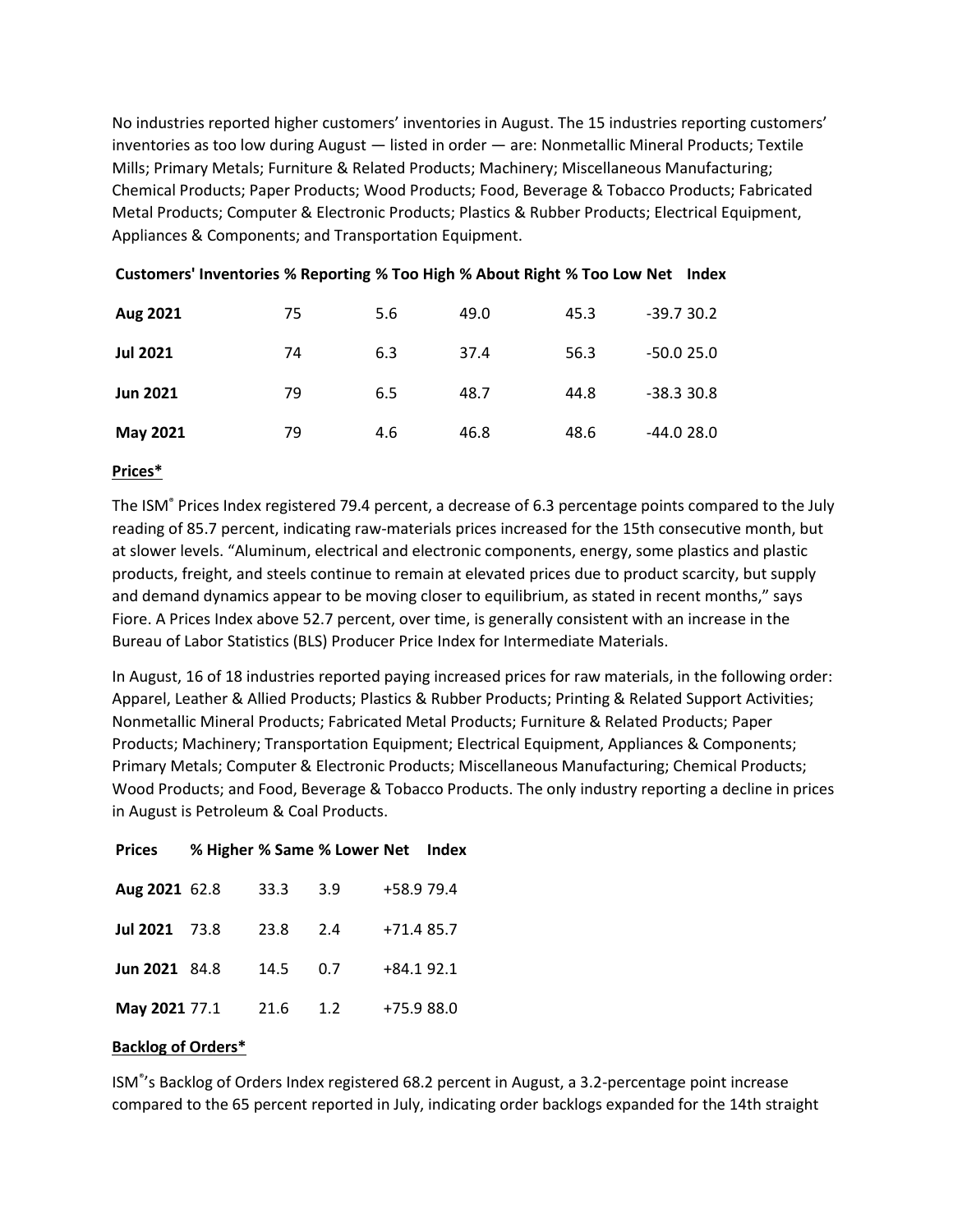month. "Backlogs expanded at a higher rate in August compared to July, indicating production was unable to keep up with continuing strong new order levels. Of the six big industry sectors, five (Food, Beverage & Tobacco Products; Computer & Electronic Products; Transportation Equipment; Chemical Products; and Fabricated Metal Products) reported that backlogs expanded strongly," says Fiore.

The 15 industries reporting growth in order backlogs in August, in the following order, are: Apparel, Leather & Allied Products; Textile Mills; Furniture & Related Products; Printing & Related Support Activities; Machinery; Food, Beverage & Tobacco Products; Computer & Electronic Products; Miscellaneous Manufacturing; Plastics & Rubber Products; Paper Products; Electrical Equipment, Appliances & Components; Transportation Equipment; Chemical Products; Fabricated Metal Products; and Primary Metals. No industry reported lower backlogs in August compared to July.

| Aug 2021        | 91 | 44.5 | 47.5 | 8.0  | $+36.568.2$ |
|-----------------|----|------|------|------|-------------|
| <b>Jul 2021</b> | 92 | 36.2 | 57.5 | 6.2  | $+30.065.0$ |
| <b>Jun 2021</b> | 92 | 39.5 | 50.1 | 10.4 | $+29.164.5$ |
| May 2021        | 91 | 49.1 | 42.9 | 8.0  | $+41.170.6$ |

## **Backlog of Orders % Reporting % Higher % Same % Lower Net Index**

## **New Export Orders\***

ISM® 's New Export Orders Index registered 56.6 percent in August, up 0.9 percentage point compared to the July reading of 55.7 percent. "The New Export Orders Index grew for the 14th consecutive month, at a slightly faster rate compared to July. Of the six big industry sectors, five (Computer & Electronic Products; Food, Beverage & Tobacco Products; Chemical Products; Transportation Equipment; and Fabricated Metal Products) expanded. New export orders were again a positive factor to the growth in the New Orders Index," says Fiore.

The eight industries reporting growth in new export orders in August — in the following order — are: Furniture & Related Products; Computer & Electronic Products; Paper Products; Food, Beverage & Tobacco Products; Miscellaneous Manufacturing; Chemical Products; Transportation Equipment; and Fabricated Metal Products. The two industries reporting a decrease in new export orders in August are Plastics & Rubber Products; and Machinery. Seven industries reported no change in exports in August compared to July.

| Aug 2021        | 75 | 17.9 | 77.5 | 4.6 | $+13.356.6$ |
|-----------------|----|------|------|-----|-------------|
| <b>Jul 2021</b> | 74 | 16.9 | 77.5 | 5.6 | $+11.355.7$ |
| <b>Jun 2021</b> | 76 | 17.7 | 77.1 | 5.2 | $+12.556.2$ |
| May 2021        | 74 | 16.8 | 77.2 | 6.0 | $+10.855.4$ |
| Imports*        |    |      |      |     |             |

# **New Export Orders % Reporting % Higher % Same % Lower Net Index**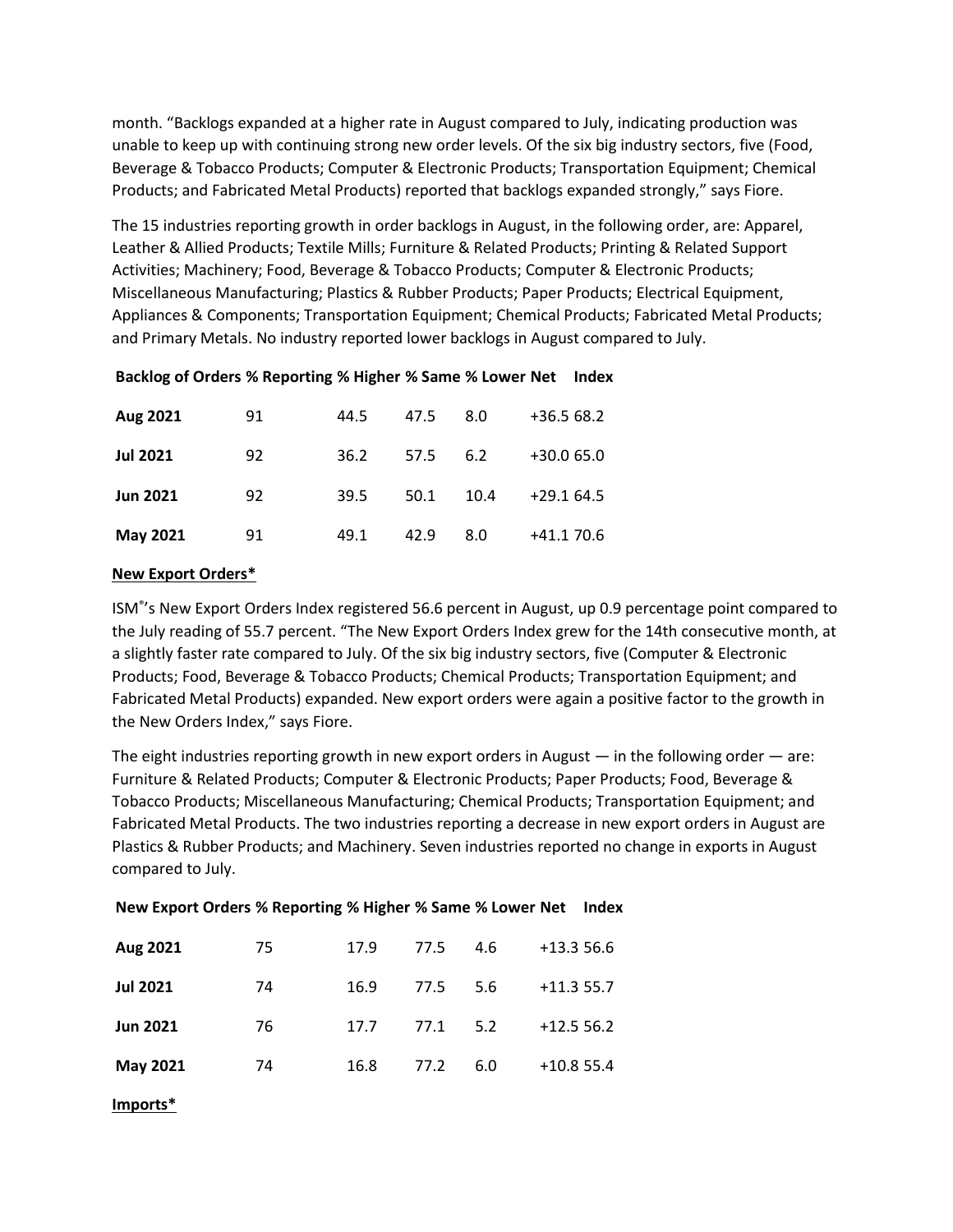ISM® 's Imports Index registered 54.3 percent in August, an increase of 0.6 percentage point compared to July's figure of 53.7 percent. "Imports expanded for the 14th consecutive month, at a somewhat faster rate compared to July, reflecting continuing challenges with throughput at U.S. ports of entry. Overlandtransport challenges and container shortages continue to persist across the global supply chain, causing major stability issues with respect to predictable import levels. Imports will continue to be challenged through the end of 2021," says Fiore.

The eight industries reporting growth in imports in August — in the following order — are: Chemical Products; Primary Metals; Computer & Electronic Products; Furniture & Related Products; Transportation Equipment; Food, Beverage & Tobacco Products; Plastics & Rubber Products; and Machinery. The three industries reporting a decrease in imports in August are Wood Products; Paper Products; and Miscellaneous Manufacturing. Seven industries reported no change in imports in August compared to July.

|                    | Imports % Reporting % Higher % Same % Lower Net Index |      |      |      |             |  |
|--------------------|-------------------------------------------------------|------|------|------|-------------|--|
| Aug 2021 86        |                                                       | 17.5 | 73.6 | 8.8  | $+8.7$ 54.3 |  |
| Jul 2021 87        |                                                       | 17.8 | 71.8 | 10.4 | $+7.4$ 53.7 |  |
| <b>Jun 2021 86</b> |                                                       | 30.7 | 60.6 | 8.7  | $+22.061.0$ |  |
| May 2021 85        |                                                       | 20.6 | 66.8 | 12.7 | $+7.9$ 54.0 |  |

# **\*The Supplier Deliveries, Customers' Inventories, Prices, Backlog of Orders, New Export Orders and Imports indexes do not meet the accepted criteria for seasonal adjustments.**

## **Buying Policy**

Average commitment lead time for Capital Expenditures decreased in August by two days to 146 days. Average lead time for production materials in August increased by five days to 91 days, the highest figure since ISM® began collecting this data in 1987. Average lead time for Maintenance, Repair and Operating (MRO) Supplies increased in August by three days to 45 days.

## **Percent Reporting**

| Capital Expenditures Hand-to-Mouth 30 Days 60 Days 90 Days 6 Months 1 Year + Average Days |  |  |
|-------------------------------------------------------------------------------------------|--|--|

| Aug 2021        | 23 | 4  | 9  | 14 | 30 | 20 | 146 |
|-----------------|----|----|----|----|----|----|-----|
| <b>Jul 2021</b> | 23 | 5. | 6  | 14 | 32 | 20 | 148 |
| <b>Jun 2021</b> | 23 | 5. | 8  | 16 | 28 | 20 | 144 |
| May 2021        | 21 | 5. | 11 | 12 | 31 | 20 | 148 |

**Percent Reporting**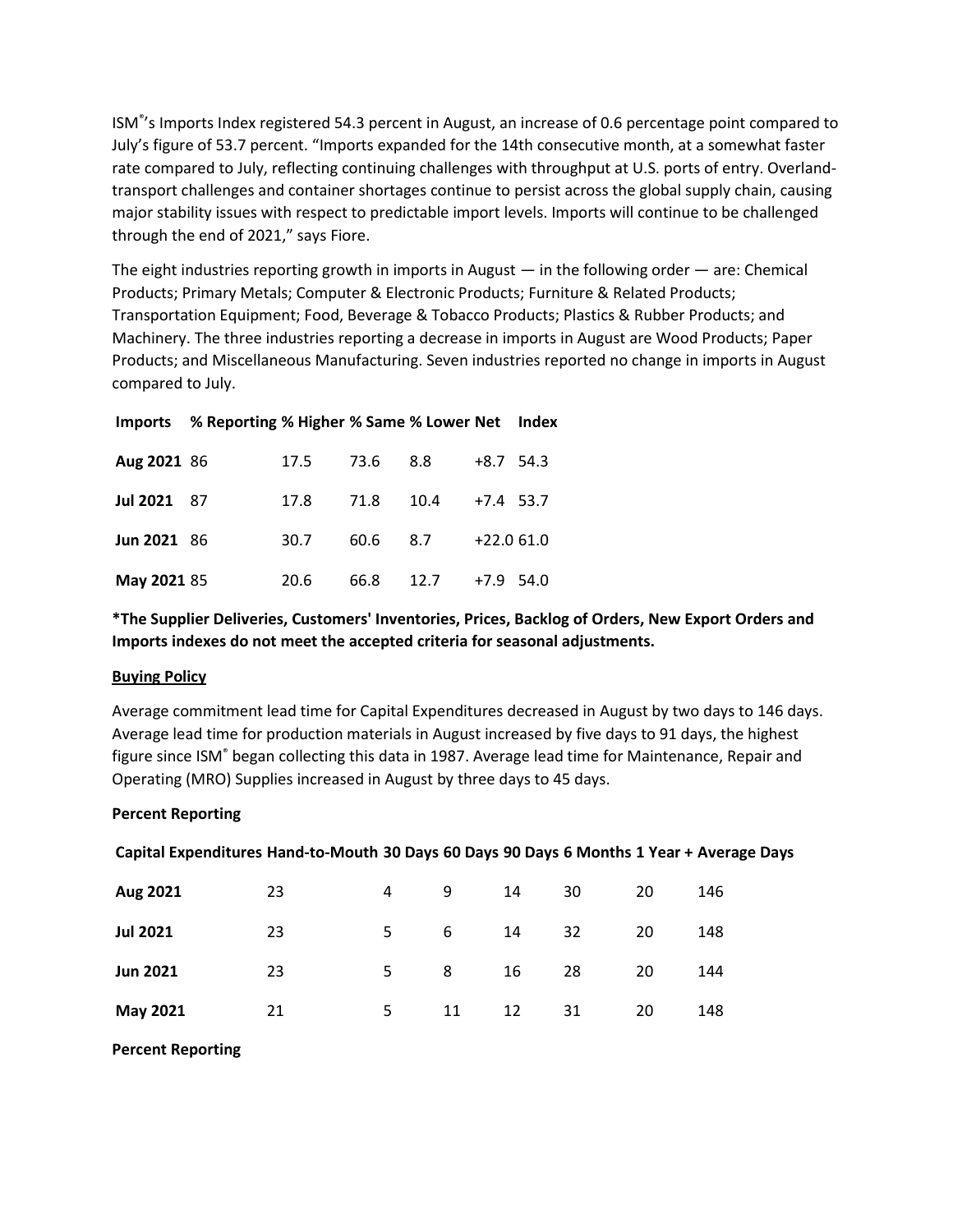| Aug 2021                                                                          |    | 12 |    | 19 | 27 | 22                      | 13           | 7  | 91 |
|-----------------------------------------------------------------------------------|----|----|----|----|----|-------------------------|--------------|----|----|
| <b>Jul 2021</b>                                                                   | 12 |    |    | 21 | 28 | 19                      | 15           | 5  | 86 |
| <b>Jun 2021</b>                                                                   | 11 |    |    | 23 | 27 | 19                      | 14           | 6  | 88 |
| May 2021                                                                          | 11 |    |    | 23 | 25 | 23                      | 13           | 5  | 85 |
| <b>Percent Reporting</b>                                                          |    |    |    |    |    |                         |              |    |    |
| MRO Supplies Hand-to-Mouth 30 Days 60 Days 90 Days 6 Months 1 Year + Average Days |    |    |    |    |    |                         |              |    |    |
| Aug 2021                                                                          | 28 |    | 38 | 16 | 13 | 4                       | $\mathbf{1}$ | 45 |    |
| <b>Jul 2021</b>                                                                   | 26 |    | 38 | 21 | 11 | 4                       | 0            | 42 |    |
| <b>Jun 2021</b>                                                                   | 30 |    | 33 | 20 | 12 | $\overline{\mathbf{4}}$ | $\mathbf{1}$ | 45 |    |
| <b>May 2021</b>                                                                   | 28 |    | 39 | 18 | 10 | 5                       | 0            | 42 |    |
| <b>About This Report</b>                                                          |    |    |    |    |    |                         |              |    |    |

**Production Materials Hand-to-Mouth 30 Days 60 Days 90 Days 6 Months 1 Year + Average Days**

DO NOT CONFUSE THIS NATIONAL REPORT with the various regional purchasing reports released across the country. The national report's information reflects the entire U.S., while the regional reports contain primarily regional data from their local vicinities. Also, the information in the regional reports is not used in calculating the results of the national report. The information compiled in this report is for the month of August 2021.

The data presented herein is obtained from a survey of manufacturing supply executives based on information they have collected within their respective organizations. ISM® makes no representation, other than that stated within this release, regarding the individual company data collection procedures. The data should be compared to all other economic data sources when used in decision-making.

## **Data and Method of Presentation**

The **Manufacturing ISM®** *Report On Business***®** is based on data compiled from purchasing and supply executives nationwide. The composition of the Manufacturing Business Survey Committee is stratified according to the North American Industry Classification System (NAICS) and each of the following NAICSbased industry's contribution to gross domestic product (GDP): Food, Beverage & Tobacco Products; Textile Mills; Apparel, Leather & Allied Products; Wood Products; Paper Products; Printing & Related Support Activities; Petroleum & Coal Products; Chemical Products; Plastics & Rubber Products; Nonmetallic Mineral Products; Primary Metals; Fabricated Metal Products; Machinery; Computer & Electronic Products; Electrical Equipment, Appliances & Components; Transportation Equipment; Furniture & Related Products; and Miscellaneous Manufacturing (products such as medical equipment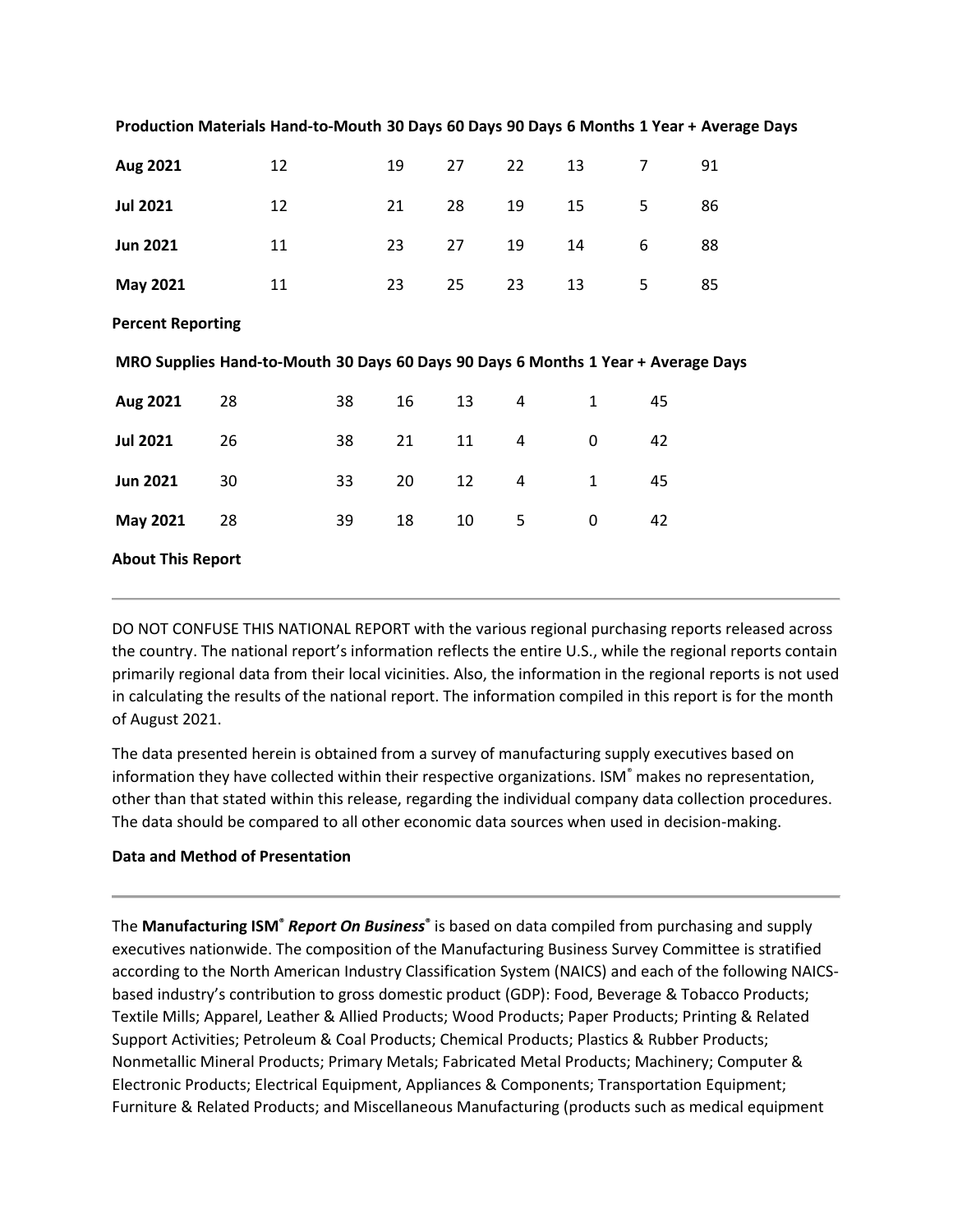and supplies, jewelry, sporting goods, toys and office supplies). The data are weighted based on each industry's contribution to GDP. According to the BEA estimates for 2018 GDP (released October 29, 2019), the six largest manufacturing subsectors are: Computer & Electronic Products; Chemical Products; Transportation Equipment Manufacturing; Food, Beverage & Tobacco Products; Petroleum & Coal Products; and Fabricated Metal Products. Beginning in February 2018 with January 2018 data, computation of the indexes is accomplished utilizing unrounded numbers.

Survey responses reflect the change, if any, in the current month compared to the previous month. For each of the indicators measured (New Orders, Backlog of Orders, New Export Orders, Imports, Production, Supplier Deliveries, Inventories, Customers' Inventories, Employment and Prices), this report shows the percentage reporting each response, the net difference between the number of responses in the positive economic direction (higher, better and slower for Supplier Deliveries) and the negative economic direction (lower, worse and faster for Supplier Deliveries), and the diffusion index. Responses are raw data and are never changed. The diffusion index includes the percent of positive responses plus one-half of those responding the same (considered positive).

The resulting single index number for those meeting the criteria for seasonal adjustments (Manufacturing PMI<sup>®</sup>, New Orders, Production, Employment and Inventories) is then seasonally adjusted to allow for the effects of repetitive intra-year variations resulting primarily from normal differences in weather conditions, various institutional arrangements, and differences attributable to non-moveable holidays. All seasonal adjustment factors are subject annually to relatively minor changes when conditions warrant them. The Manufacturing PMI<sup>®</sup> is a composite index based on the diffusion indexes of five of the indexes with equal weights: New Orders (seasonally adjusted), Production (seasonally adjusted), Employment (seasonally adjusted), Supplier Deliveries (seasonally adjusted), and Inventories.

Diffusion indexes have the properties of leading indicators and are convenient summary measures showing the prevailing direction of change and the scope of change. A Manufacturing PMI<sup>®</sup> reading above 50 percent indicates that the manufacturing economy is generally expanding; below 50 percent indicates that it is generally declining. A Manufacturing PMI® above 43.1 percent, over a period of time, indicates that the overall economy, or gross domestic product (GDP), is generally expanding; below 43.1 percent, it is generally declining. The distance from 50 percent or 43.1 percent is indicative of the extent of the expansion or decline. With some of the indicators within this report, ISM® has indicated the departure point between expansion and decline of comparable government series, as determined by regression analysis. The **Manufacturing ISM®** *Report On Business***®** survey is sent out to Manufacturing Business Survey Committee respondents the first part of each month. Respondents are asked to report on information for the current month for U.S. operations only. ISM<sup>®</sup> receives survey responses throughout most of any given month, with the majority of respondents generally waiting until late in the month to submit responses to give the most accurate picture of current business activity. ISM<sup>®</sup> then compiles the report for release on the first business day of the following month.

The industries reporting growth, as indicated in the **Manufacturing ISM®** *Report On Business***®** monthly report, are listed in the order of most growth to least growth. For the industries reporting contraction or decreases, those are listed in the order of the highest level of contraction/decrease to the least level of contraction/decrease.

Responses to Buying Policy reflect the percent reporting the current month's lead time, the approximate weighted number of days ahead for which commitments are made for Capital Expenditures; Production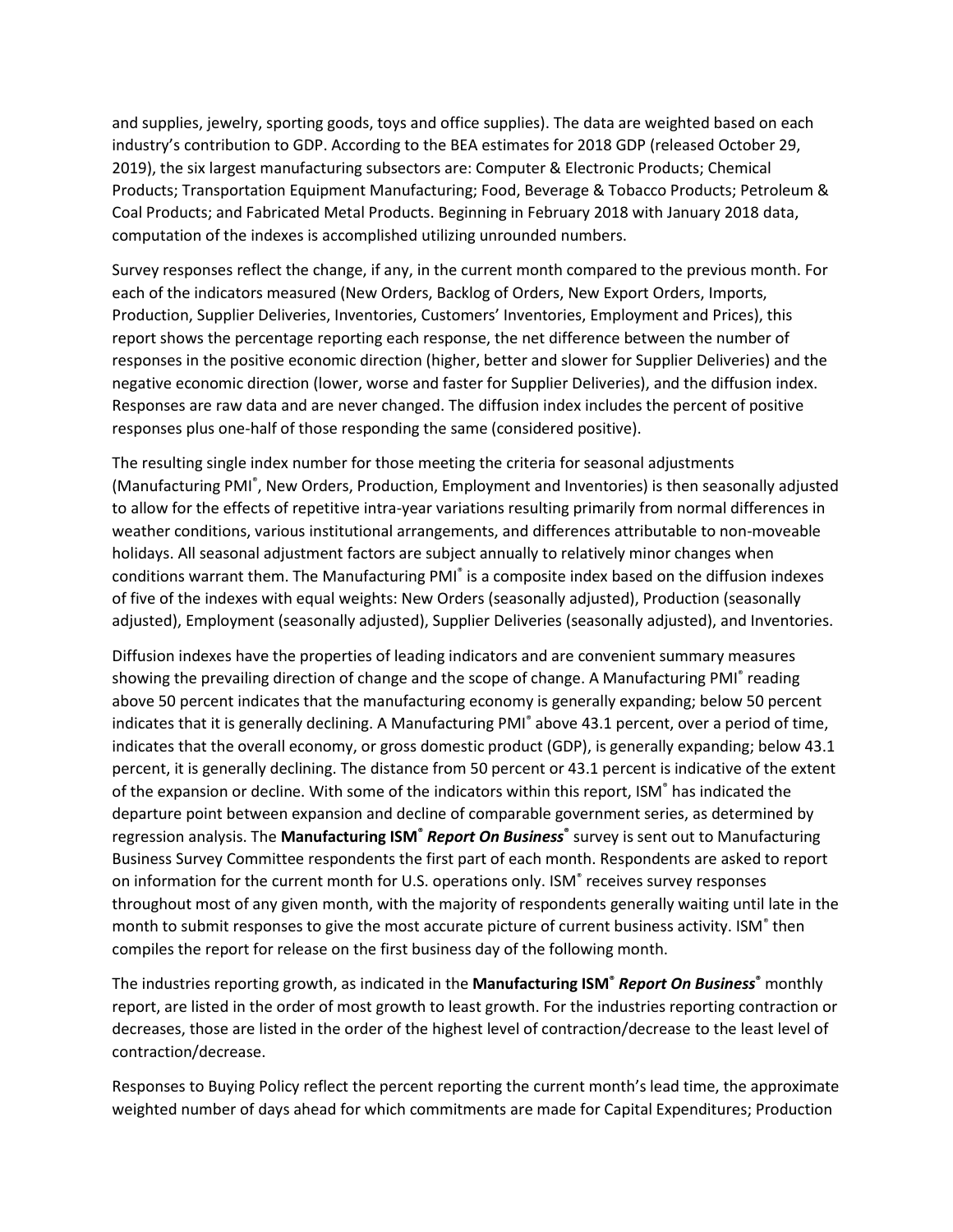Materials; and Maintenance, Repair and Operating (MRO) Supplies, expressed as hand-to-mouth (five days), 30 days, 60 days, 90 days, six months (180 days), a year or more (360 days), and the weighted average number of days. These responses are raw data, never revised, and not seasonally adjusted since there is no significant seasonal pattern.

## **ISM ROB Content**

The Institute for Supply Management<sup>®</sup> ("ISM") *Report On Business*® (both Manufacturing and Non-Manufacturing) ("ISM ROB") contains information, text, files, images, video, sounds, musical works, works of authorship, applications, and any other materials or content (collectively, "Content") of ISM ("ISM ROB Content"). ISM ROB Content is protected by copyright, trademark, trade secret, and other laws, and as between you and ISM, ISM owns and retains all rights in the ISM ROB Content. ISM hereby grants you a limited, revocable, nonsublicensable license to access and display on your individual device the ISM ROB Content (excluding any software code) solely for your personal, non-commercial use. The ISM ROB Content shall also contain Content of users and other ISM licensors. Except as provided herein or as explicitly allowed in writing by ISM, you shall not copy, download, stream, capture, reproduce, duplicate, archive, upload, modify, translate, publish, broadcast, transmit, retransmit, distribute, perform, display, sell, or otherwise use any ISM ROB Content.

Except as explicitly and expressly permitted by ISM, you are strictly prohibited from creating works or materials (including but not limited to tables, charts, data streams, time series variables, fonts, icons, link buttons, wallpaper, desktop themes, online postcards, montages, mashups and similar videos, greeting cards, and unlicensed merchandise) that derive from or are based on the ISM ROB Content. This prohibition applies regardless of whether the derivative works or materials are sold, bartered, or given away. You shall not either directly or through the use of any device, software, internet site, webbased service, or other means remove, alter, bypass, avoid, interfere with, or circumvent any copyright, trademark, or other proprietary notices marked on the Content or any digital rights management mechanism, device, or other content protection or access control measure associated with the Content including geo-filtering mechanisms. Without prior written authorization from ISM, you shall not build a business utilizing the Content, whether or not for profit.

You shall not create, recreate, distribute, incorporate in other work, or advertise an index of any portion of the Content unless you receive prior written authorization from ISM. Requests for permission to reproduce or distribute ISM ROB Content can be made by contacting in writing at: ISM Research, Institute for Supply Management, 309 West Elliot Road, Suite 113, Tempe, Arizona 85284-1556, or by emailin[g kcahill@ismworld.org.](mailto:kcahill@ismworld.org?subject=Content%20Request) Subject: Content Request.

ISM shall not have any liability, duty, or obligation for or relating to the ISM ROB Content or other information contained herein, any errors, inaccuracies, omissions or delays in providing any ISM ROB Content, or for any actions taken in reliance thereon. In no event shall ISM be liable for any special, incidental, or consequential damages, arising out of the use of the ISM ROB. *Report On Business*<sup>®</sup>, PMI<sup>®</sup>, and NMI<sup>®</sup> are registered trademarks of Institute for Supply Management®. Institute for Supply Management® and ISM® are registered trademarks of Institute for Supply Management, Inc.

## **About Institute for Supply Management®**